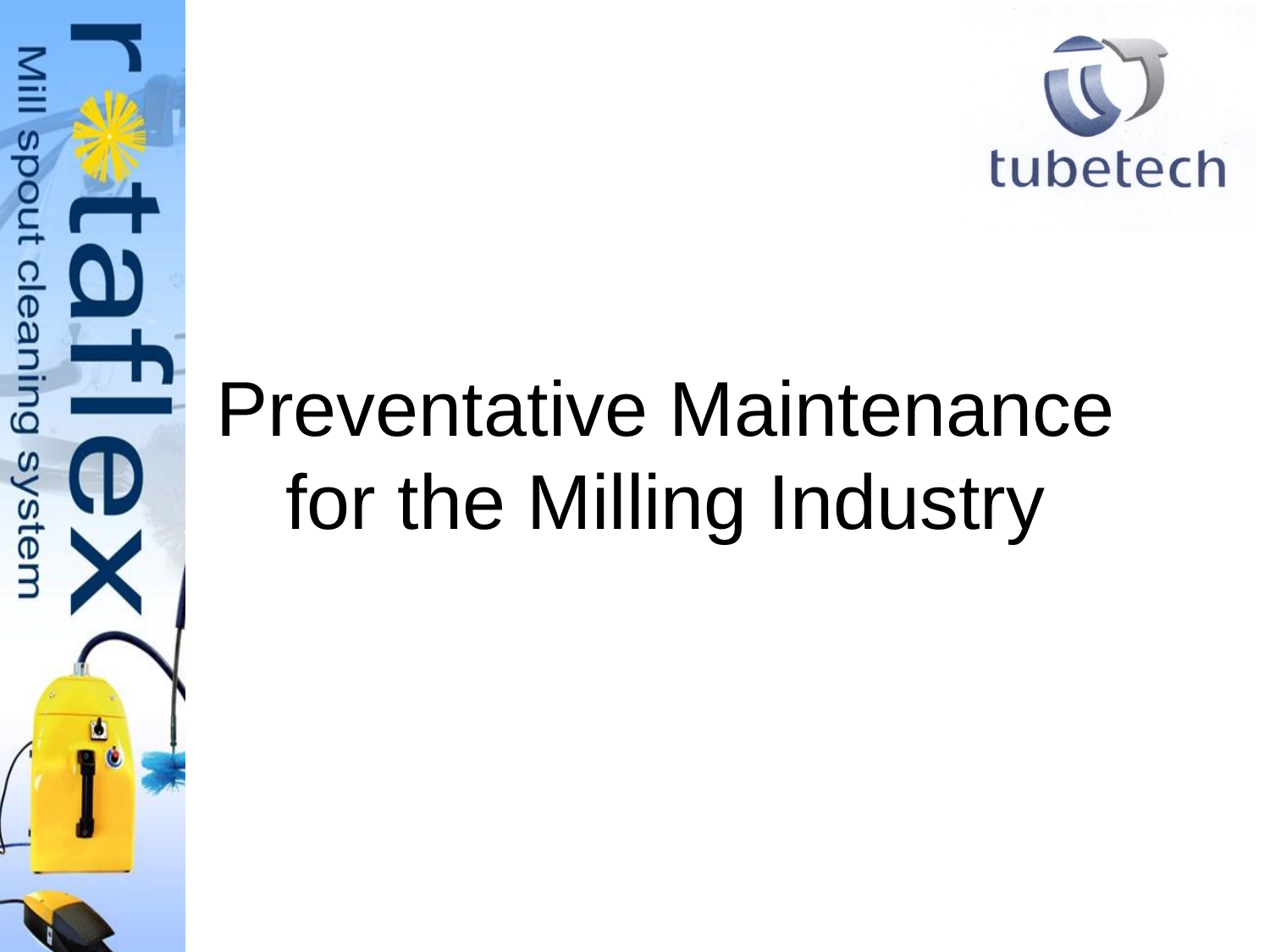



### **Tube Tech International Ltd.**

- Recognised world leaders in specialist industrial cleaning services within the oil, gas, power and food sectors
- Specialist cleaning systems for the milling industry
- 40+ systems for Cleaning & Inspection services benefiting our International client base
- Ongoing Research & Development programmes

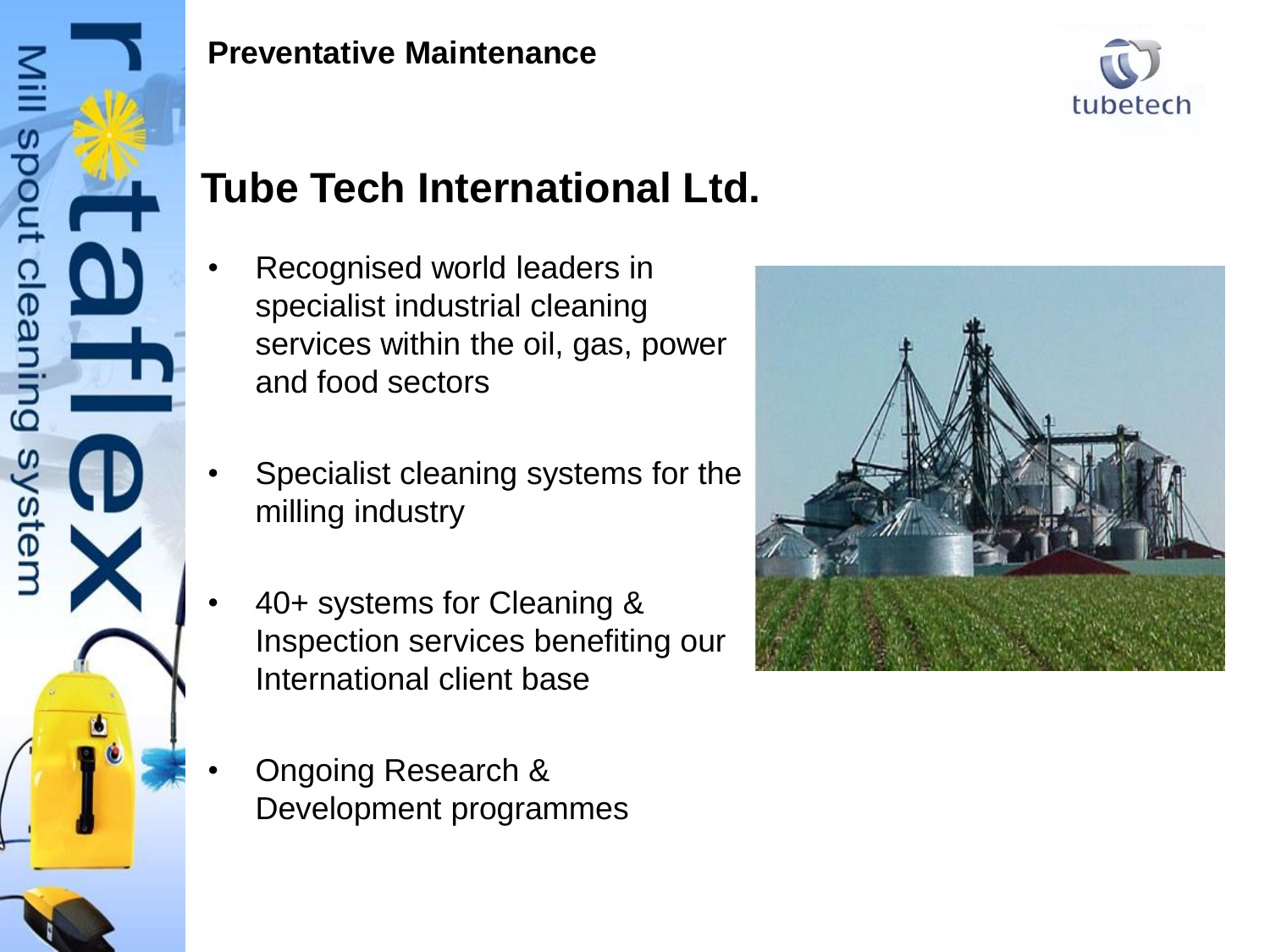



### **The Costs of Unplanned Maintenance**

- Lost production
- Unbudgeted expense
- Unnecessary disruption
- Dependence on contractors
- Lost time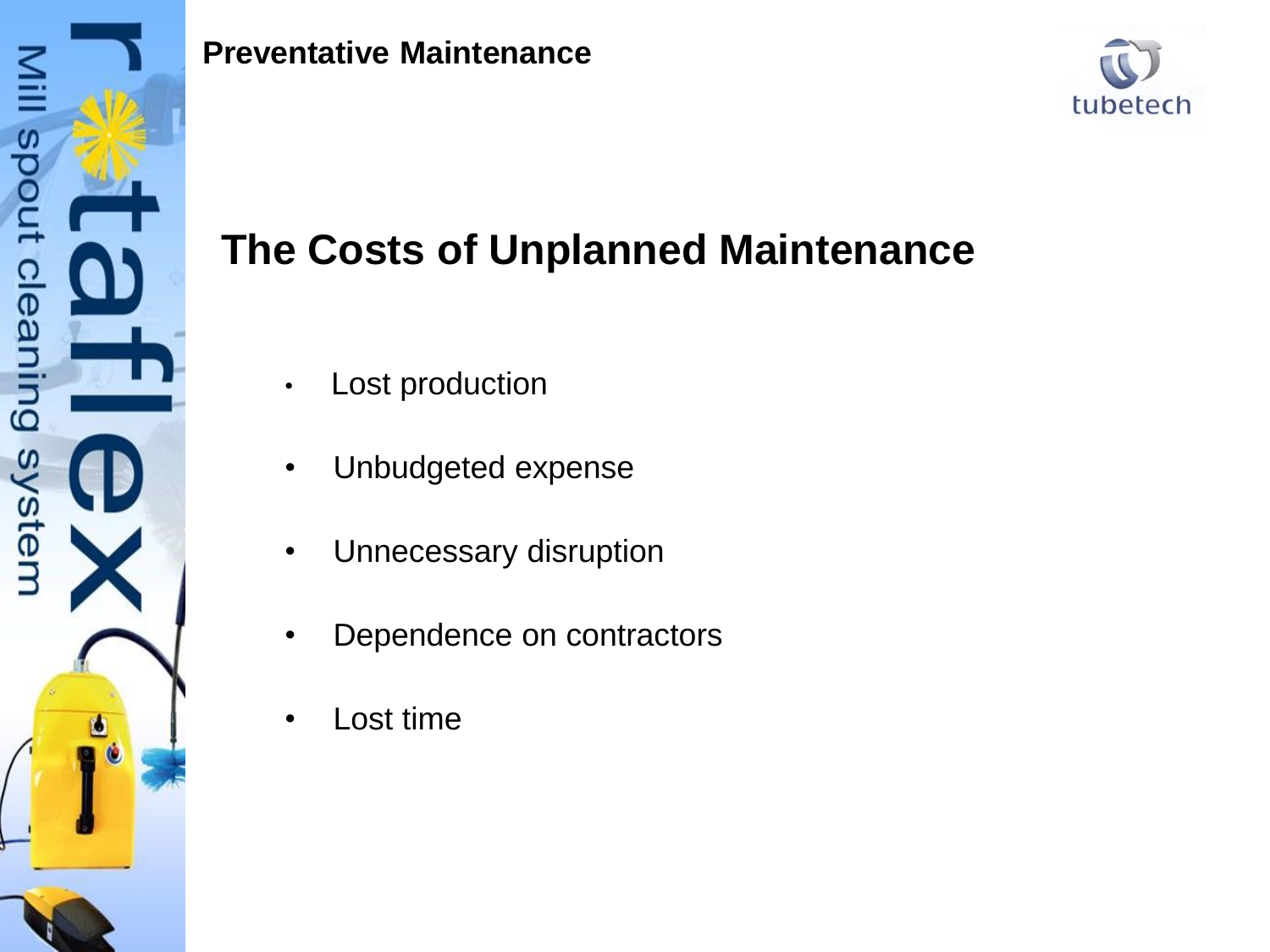

### **Preventative Maintenance = increased efficiency**

– Increased productivity

spout cleaning

ystem

- Improved throughput
- High quality product
- Reduction in downtime
- Reduce costly replacements
- Reduce the need to repair
- Prevent damaged spouts
- In-house capabilities

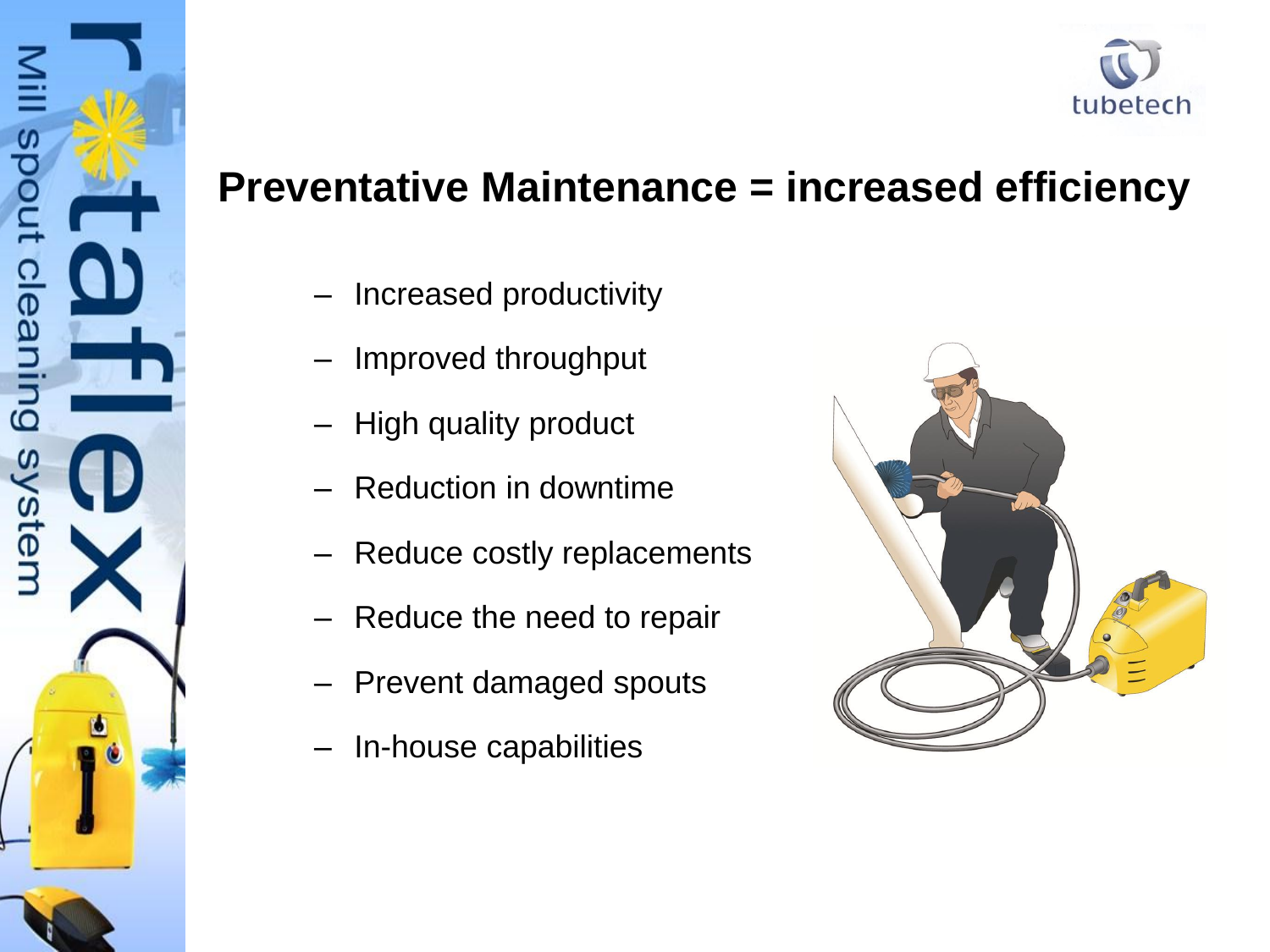



### **The Costs of Build-ups & Blockages**

- Low product flow
- Ineffective fumigation
- Possible Infestation
- Damaged pipework
- **Expensive replacement**





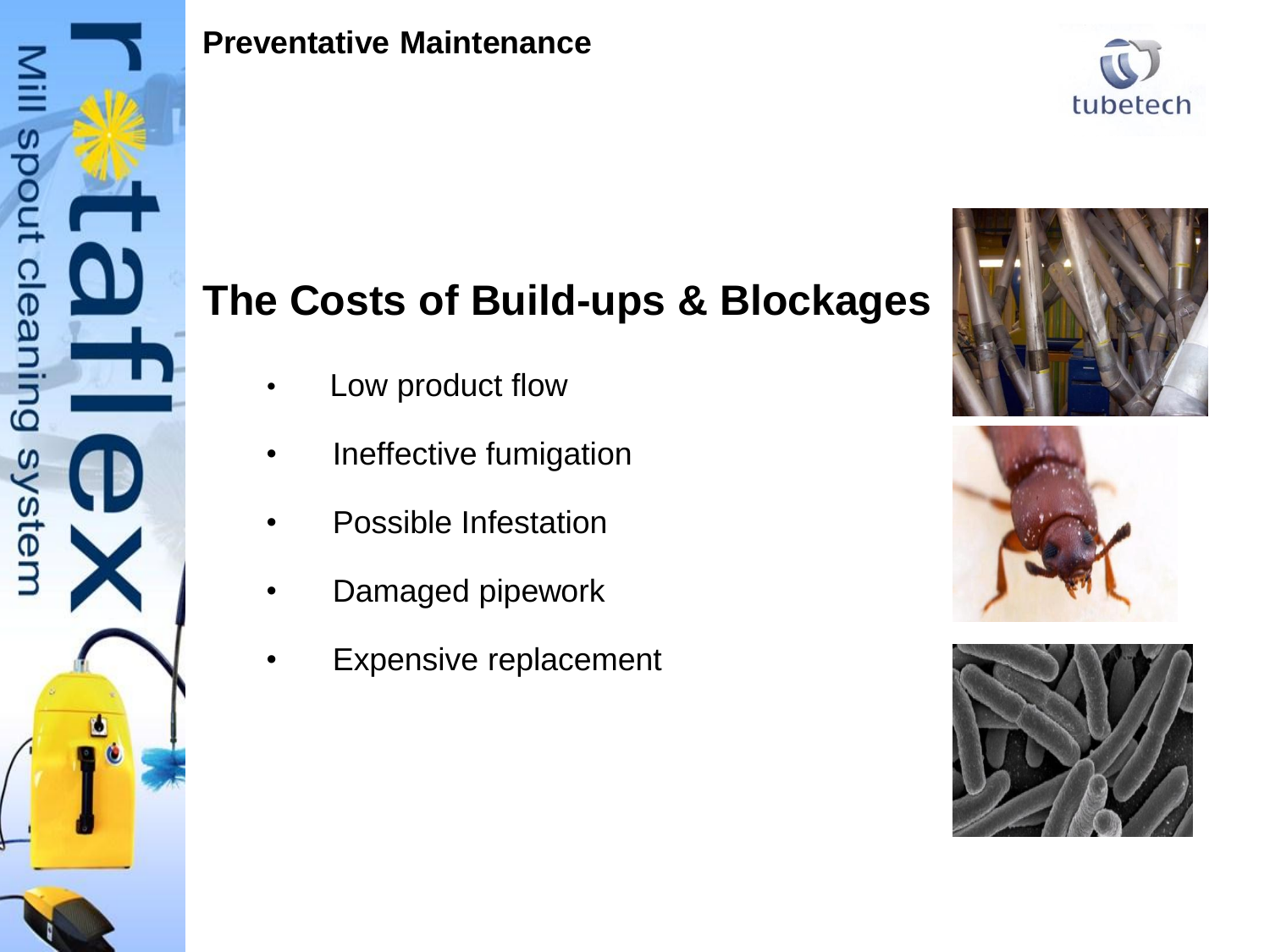



### **Traditional treatment methods**

- Chemicals
- Pull through brushes
- Rubber hammer



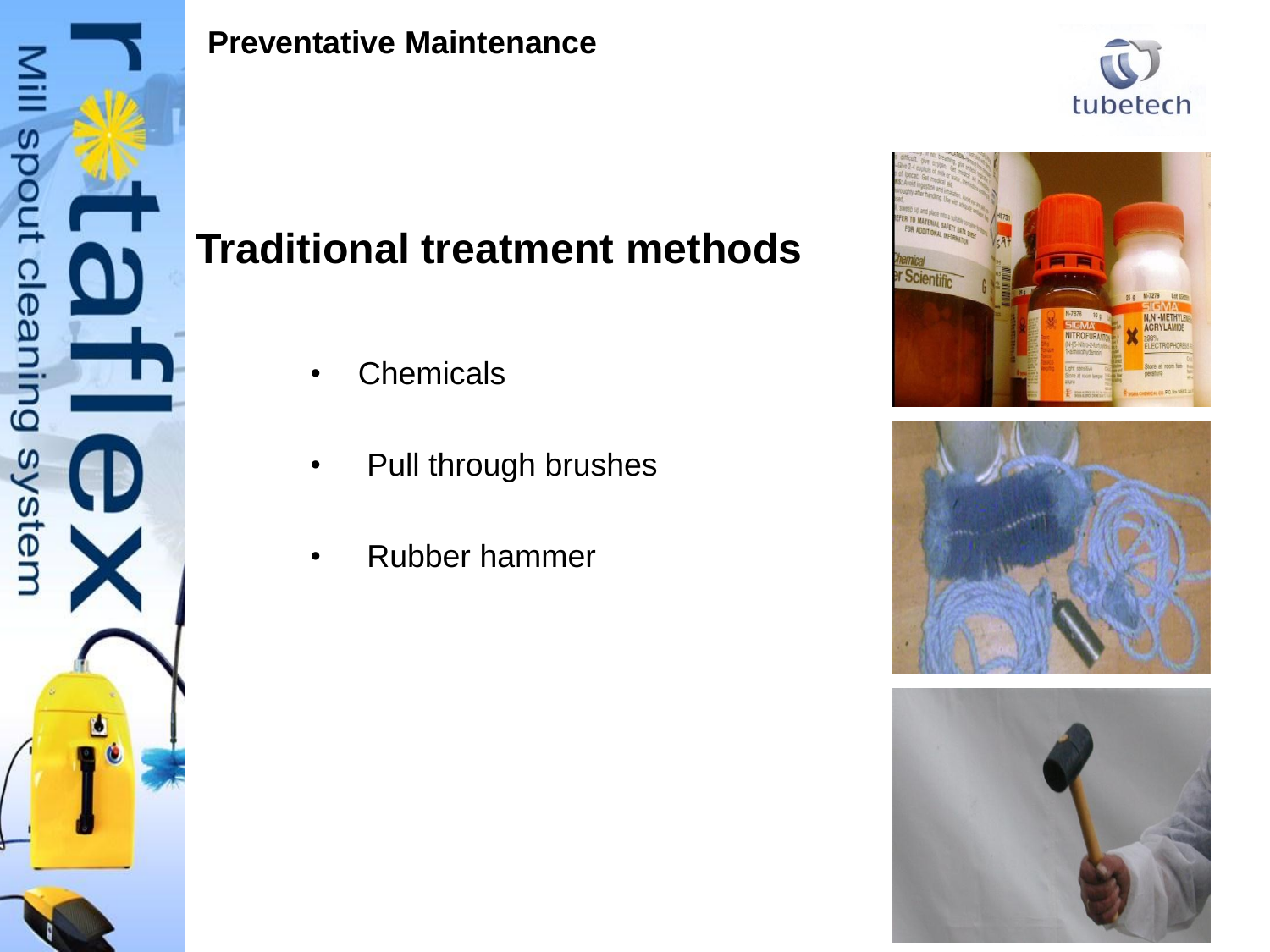



## **Rotaflex™ - the solution**

- Robust and lightweight
- One man operation
- Clean 8-12 metre spouts in 30 seconds
- An 8 sifter mill in one day
- Pipework free from damage

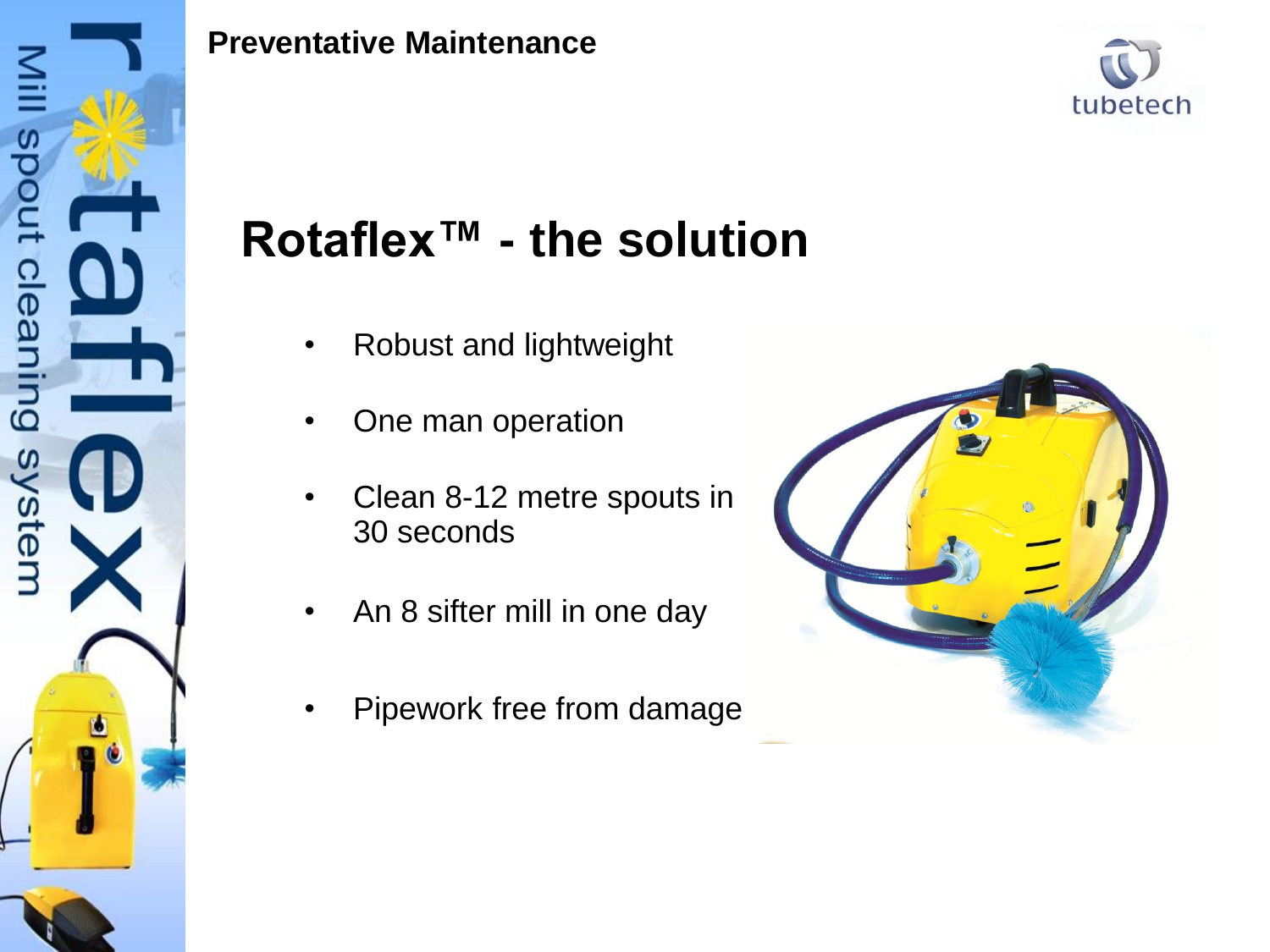



### **Rotaflex™ - the solution**

#### • **Design**

Compact and robust - first to be designed & manufactured by a contractor

### • **Power**

110v and 240v options High efficiency motor Cleaning range 25mm to 500mm (1" - 20") diameter

#### • **Variable Speed**

High torque throughout speed range

0-1500rpm provides control and versatility for different applications

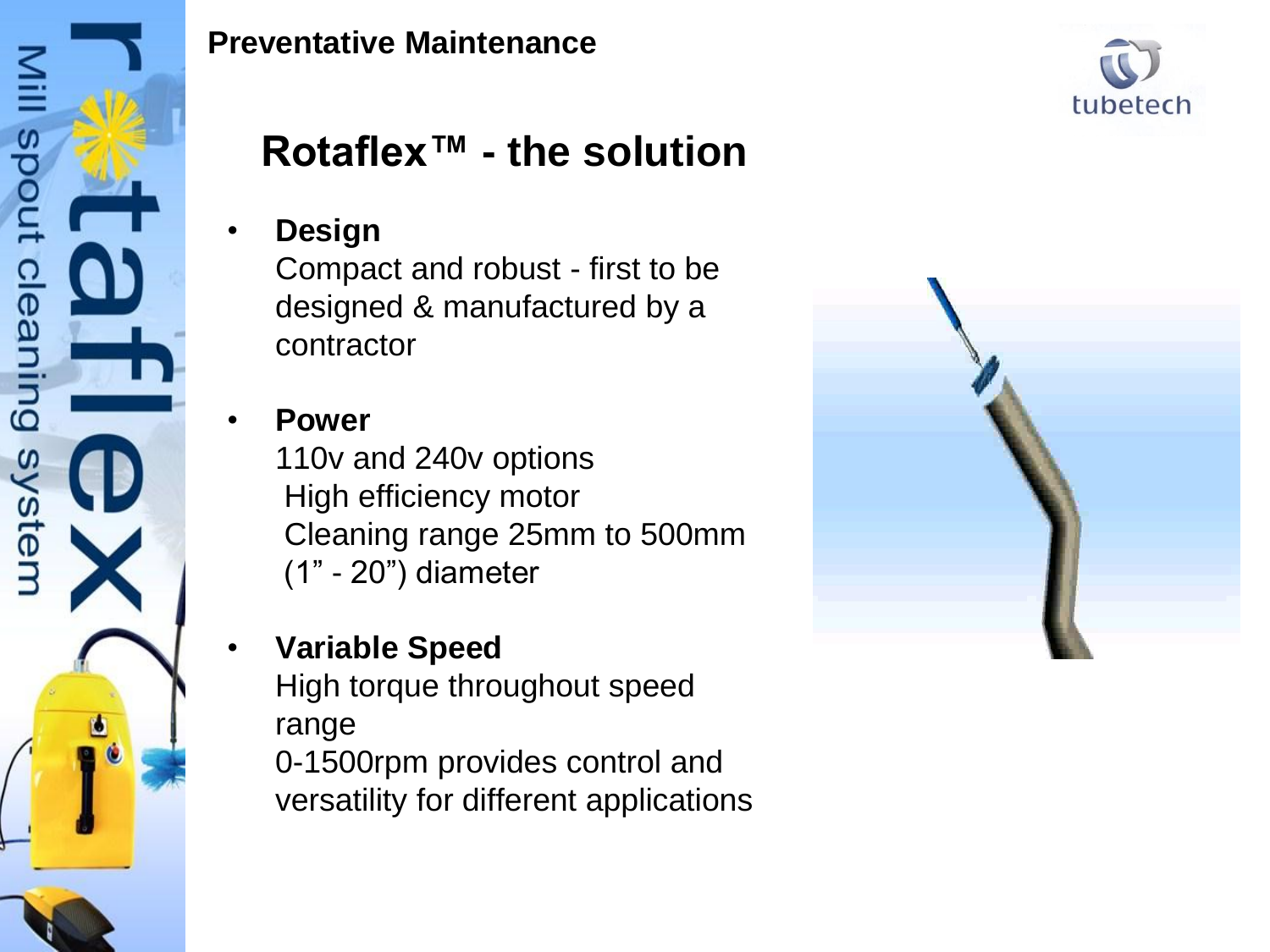









### **Rotaflex™ - the solution**

- **Steel Spout Flexible Drive** Food Grade Coating
	- Crush Resistant 8 & 12 metre lengths Greater reliability
- **Includes**

Wide range of brushes and attachments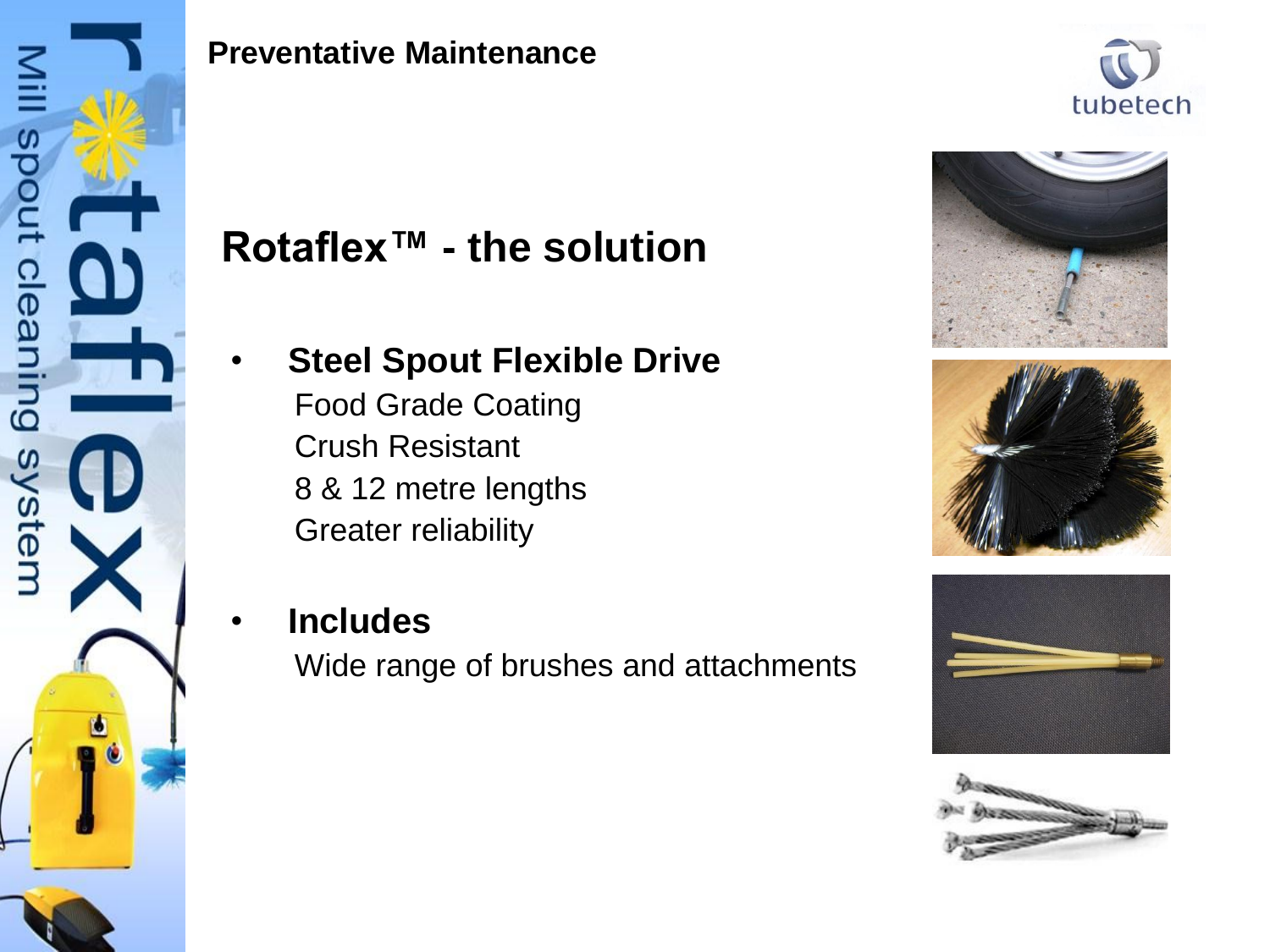



### **For use in:**

- **Flour Mills**
- **Rice Mills**
- **Maize Mills**



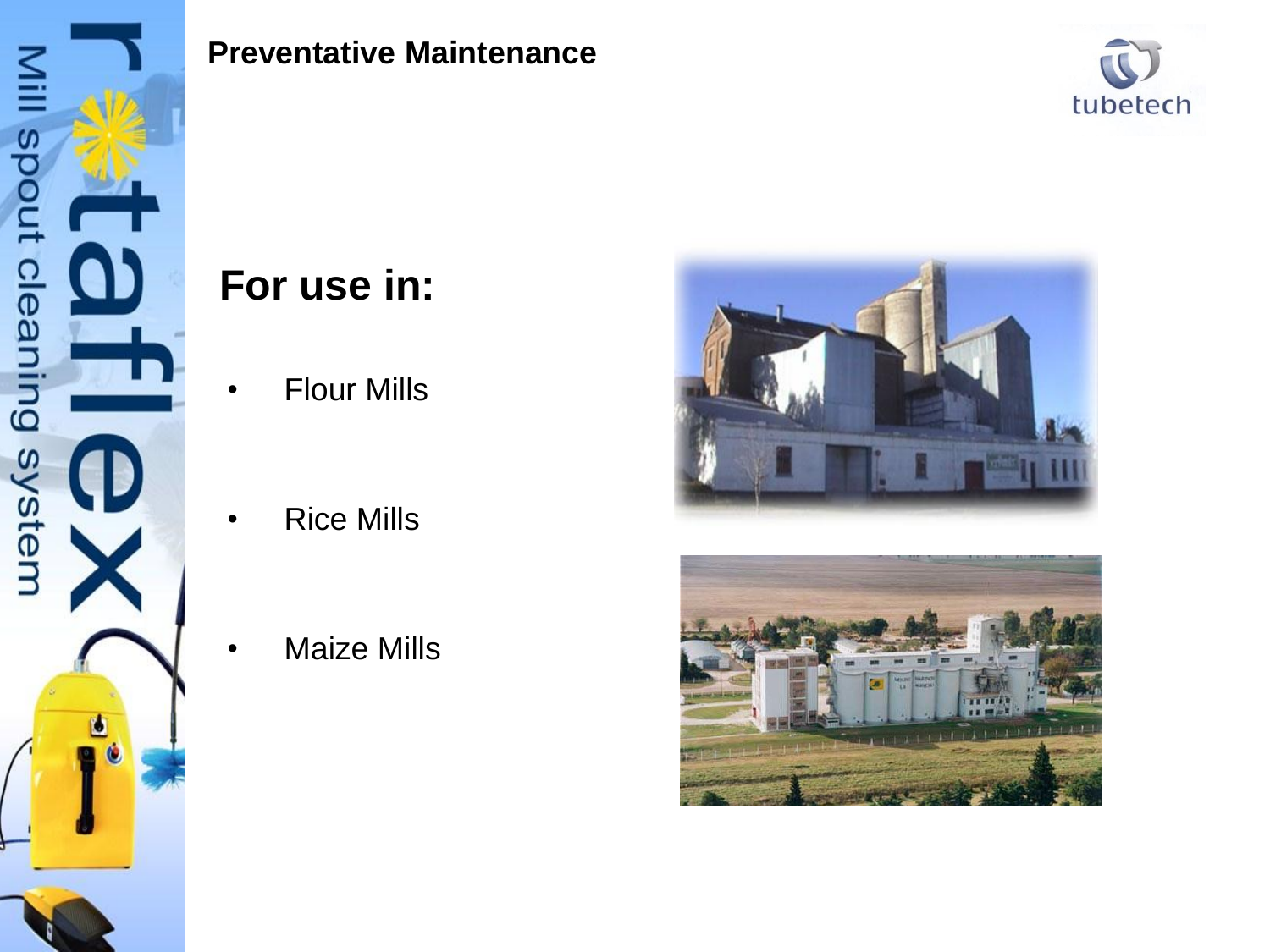



- "**Every mill should have one!" Manager - Bahrain Flour Mills**
- **"It is an essential mill accessory." Essa al Churair – Dubai National Flour Mills**
- **"A very good machine and excellent customer care." Irani Brothers – Ghana**
- **"Best machine to clean spouting" Manager/Chief Miller – United Malayan Flour**
- **"Rotaflex works very well, I believe it's worth every penny. It's very easy to use, even rust removed". Industrial Manager – Molino Rosso Ltda.**
- **"Quicker cleaning, less chokes in the mill, easy to move within the pipes". Niraj Shah – McNeel Millers Ltd**